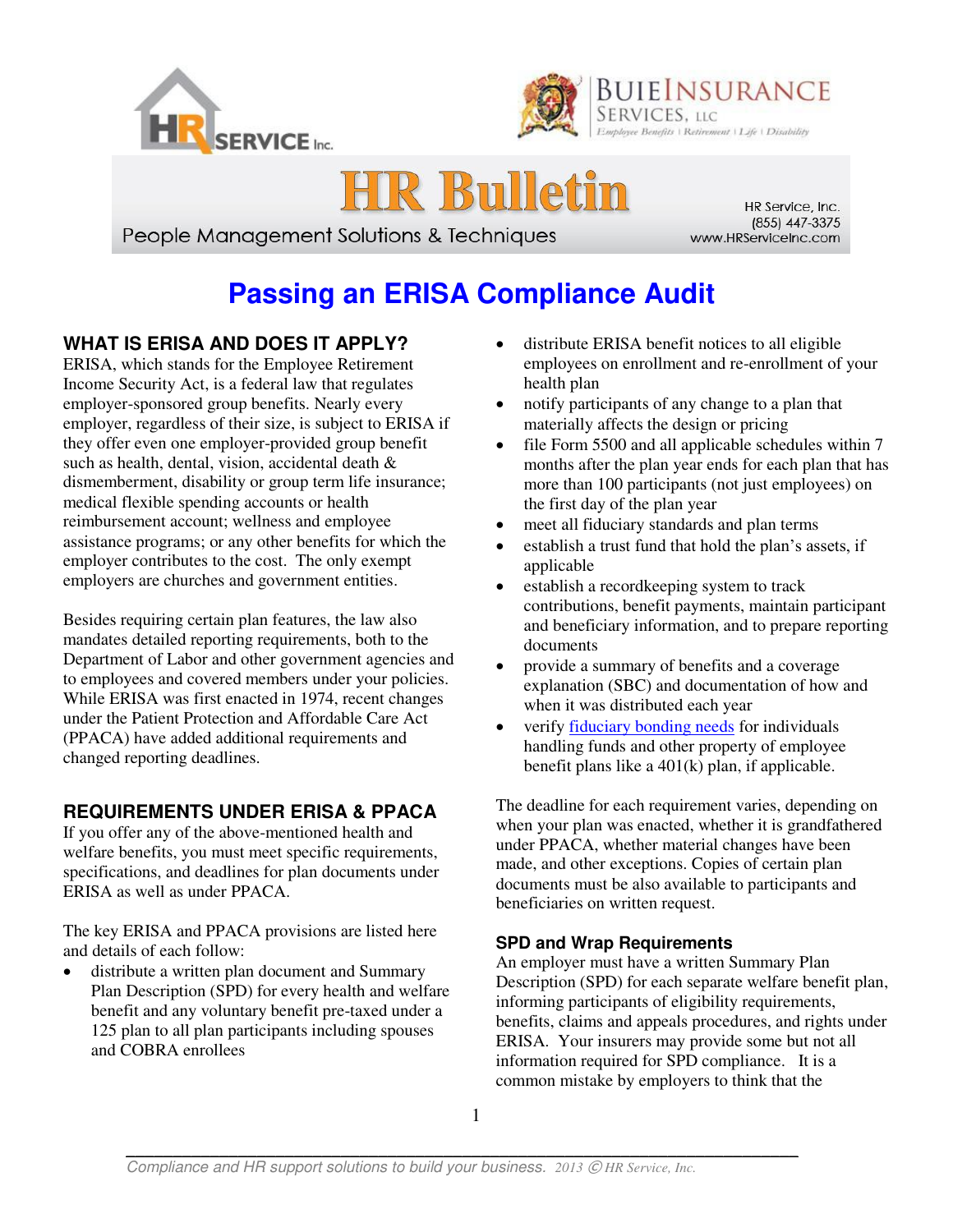summary insurance information they receive from their insurance provider meets their SPD requirements.

A common approach is to combine all SPDs into one overall SPD wrap notice, tying in the required ERISA language and simplifying the SPD notice process. A customized SPD wrap must include the name of the plan, plan sponsor, plan administrator, plan year, employer tax identification number, type of welfare plan, type of administration, summary of the benefits, detailed description of plan benefits for group health plans, provider network availability for group health plans, procedures for Qualified Medical Child Support Orders (QMCCOS), COBRA rights, plan contributions, and claims procedures. A Statement of ERISA Rights is also required.

The SPD and wrap must be distributed to newly-enrolled participants within 90 days of when coverage started, or within 120 days of a new plan being established.

#### **ERISA Benefit Notices**

All eligible employees must receive ERISA Benefit Notices upon enrollment and re-enrollment of your health plan.

Depending on your company size and other criteria, you may be required to provide employees with the following employee notifications.

- Medicare Part D Notice
- CHIP (if applicable in your state)
- Wellness Program Disclosure
- Women's Health & Cancer Rights
- Hospital Stay Rights for Childbirth
- Mental Health & Parity Act
- HIPAA Notice
- Disclosure of Grandfather Status
- COBRA Rights Initial Notice

In the event of certain Qualifying Events, additional required notices may include:

- COBRA Qualifying Event Letter
- HIPAA Breach Notice
- Medical Child Support Order Notice (MCSO)
- National Medical Support Notice (NMS)

#### **Form 5500 and Summary Annual Report**

ERISA further requires employers with 100 or more participants to report certain information to the DOL annually on Form 5500.

Form 5500 returns ask for information about the plan, including plan name, plan year, plan sponsor, plan number, participants, insurance costs, and financial data. Employers who set up an SPD wrap can file one 5500 report for the SPD wrap covering all health and welfare plans.

Once a Form 5500 is completed and filed, you must prepare a Summary Annual Report (SAR) for each of your welfare benefit plans subject to ERISA reporting, or just one if done under an SPD wrap. The SAR summarizes the Form 5500 information and notifies participants that the Form 5500 has been filed and a copy is available to participants who request a copy. SARs must be distributed to covered participants within nine months after the end of the plan year. A SAR is not required for plans that are not required to file a Form 5500.

### **AUDITS AND ENFORCEMENTS**

The Department of Labor's Employee Benefits Services Administration (EBSA) routinely conducts audits of group health benefit plans to investigate or audit the plan's compliance. In addition, the Health Benefits Security Project (HBSP) was recently established under PPACA to add to EBSA's compliance and enforcement initiatives. It has been reported that smaller groups of fewer than 100 are being particularly targeted since the DOL does not have the ability to monitor them through a Form 5500 filing. Audits are anticipated to increase significantly, given increased audit budgets and concerns over ERISA and PPACA violations.

If your company is selected for a DOL audit, a letter will be sent to the Plan Sponsor containing the list of documents the DOL would like to review. The request for information typically goes back three to six years.

## **AUDIT TRIGGERS AND PENALTIES**

Every audit is unique. However, reported trends show that the following are typical areas of concern in recent audits:

- Summary Plan Descriptions
- HIPAA compliance, particularly notices to employees about special enrollment rights

 $\mathcal{L}_\mathcal{L} = \mathcal{L}_\mathcal{L} = \mathcal{L}_\mathcal{L} = \mathcal{L}_\mathcal{L} = \mathcal{L}_\mathcal{L} = \mathcal{L}_\mathcal{L} = \mathcal{L}_\mathcal{L} = \mathcal{L}_\mathcal{L} = \mathcal{L}_\mathcal{L} = \mathcal{L}_\mathcal{L} = \mathcal{L}_\mathcal{L} = \mathcal{L}_\mathcal{L} = \mathcal{L}_\mathcal{L} = \mathcal{L}_\mathcal{L} = \mathcal{L}_\mathcal{L} = \mathcal{L}_\mathcal{L} = \mathcal{L}_\mathcal{L}$